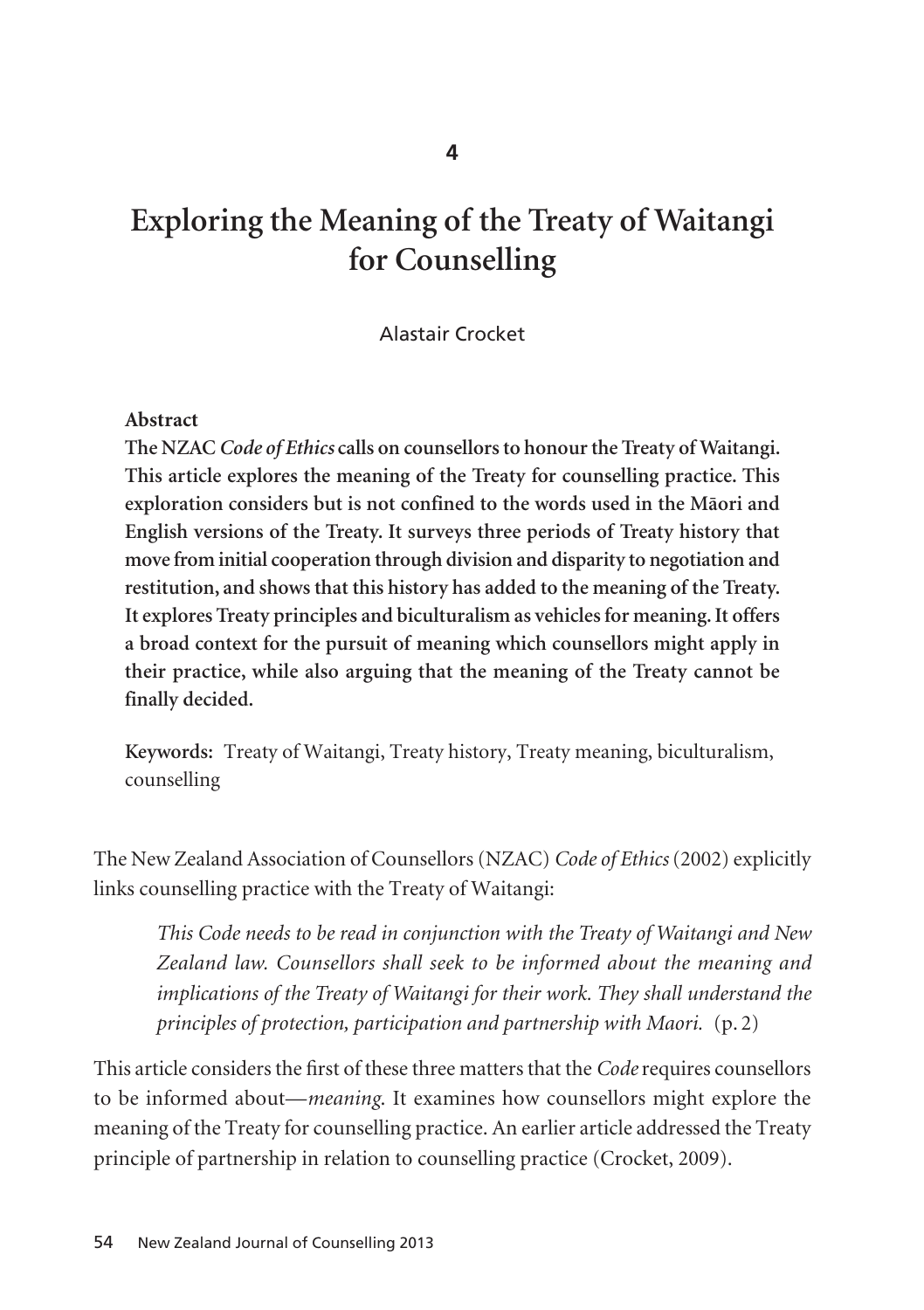The repositioning of the Treaty of Waitangi as the founding document of Aotearoa/ New Zealand over the last four decades has had significant political, social, and ideological effects. These effects have been visible at the national (political) level as well as in myriad organisations. NZAC (2002) has followed the calls in Aotearoa/New Zealand for social practice to be shaped by the Treaty of Waitangi. This article seeks to add to the Treaty-based counselling practice literature (for example: Abbott & Durie, 1987; Addy, 2008; Campbell, 1990; Crocket, 2009, 2012; Davies, Elkington, & Winslade, 1993; Drury, 2007; M. Durie, 1999, 2007; Hepi & Denton, 2010; Hokowhitu, 2007; Lang, 2003a, 2003b, 2004, 2007; Manthei, 1990; Mila-Schaaf, 2010; Mulqueeney, 2012; Te Wiata & Crocket, 2011; Tutua-Nathan, 1989; Wadsworth, 1990a, 1990b; Webb, 2000) by offering a précis of Treaty scholarship to support counsellors in seeking meaning that they can apply in their practice.

To understand the meaning and implications of the Treaty for counselling practice in Aotearoa/New Zealand it is important to consider the beliefs and motivations that led to its writing and signing, and the meanings that developed around it subsequently. Ultimately it is not possible to determine a *single* meaning of the Treaty (Pryor, 2008; Royal Commission on Social Policy, 1988; Turner, 1995).

# **The Treaty of Waitangi becomes a social practice metaphor**

I begin with an historical overview of political and social responses to the Treaty of Waitangi. Since the mid-1970s, when the Treaty of Waitangi Act was passed, the Treaty of Waitangi has become central to debate and discussion about both the national identity of Aotearoa/New Zealand and the culturally based identities of individuals and groups. This debate has generally had a combative character (Norval, 2007). However, although it has been at times "angry talk" (Sharp, 1997), it has also carried other dimensions, taking place in conditions:

*in which there was enough division and dissension among people to make talk of justice necessary, but conditions too where there was enough of a sense of common membership of a political society to render such talk more than the empty rhetoric of enemies.* (p. 21)

These Treaty debates, although frequently heated, have generally been positively carried on within and between groups in a national context of connected identities.

I now shift to consider the problematic language in the two Treaty versions and the history that followed its signing.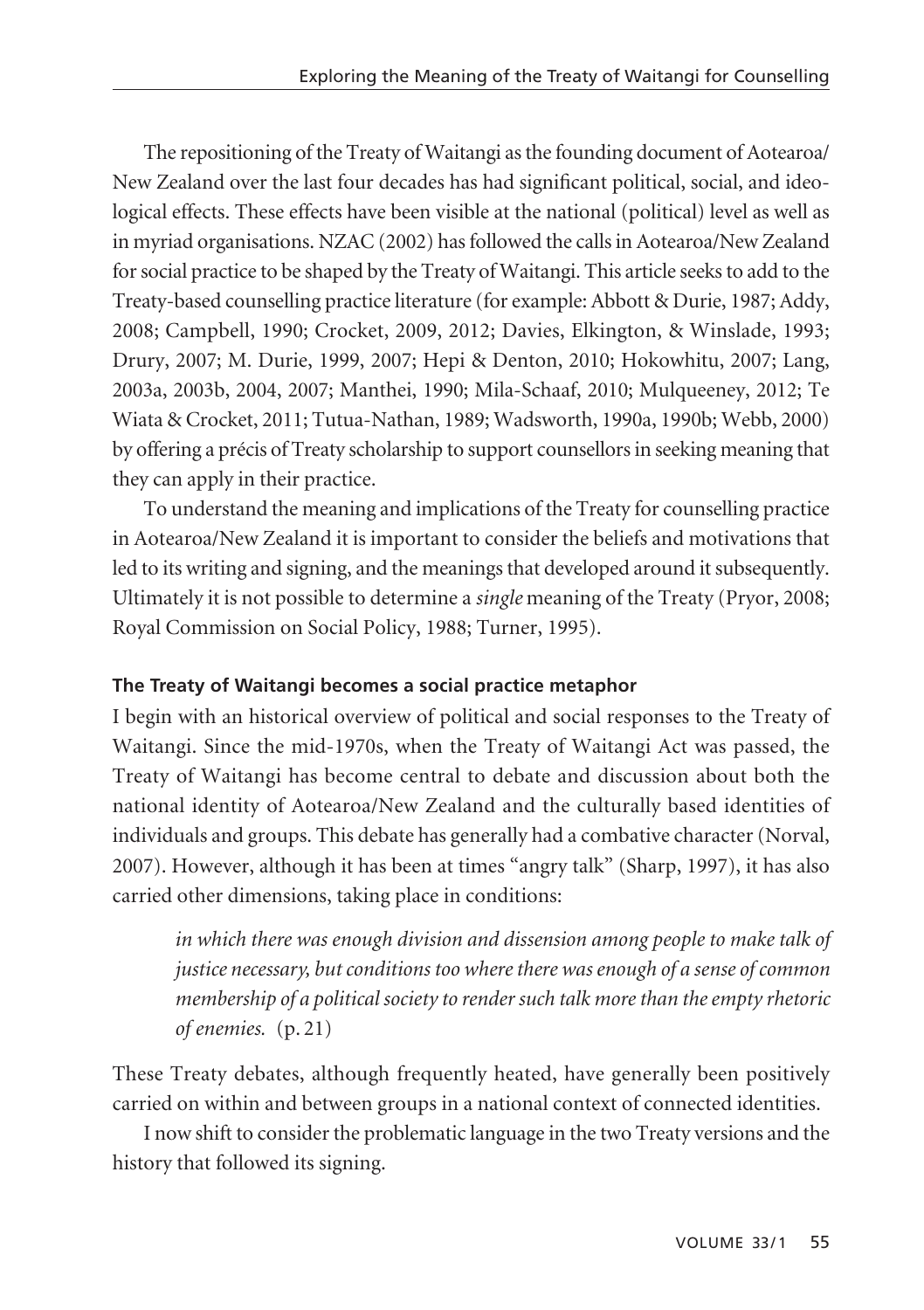#### **The emergence of Treaty discourse**

During New Zealand's history the Treaty has taken on a range of meanings. For a relatively brief time, from 1840 to 1852, it was a marker of an agreement between two peoples who approached each other with some degree of equality. Then, as the Treaty began to be disregarded by successive settler governments, it became a symbol for Mäori of their unrelenting resistance to colonial domination. Since the 1970s it has come to be seen as a guide to reconciliation between the Crown and Mäori (M. Durie, 1998). As I have indicated, the Treaty has also become a primary metaphor for social service practice.

Today the Treaty of Waitangi is generally seen as the founding document (Royal Commission on Social Policy, 1988; Te Puni Kökiri, 2001) or central to the constitu tional framework (Brookfield, 1999; Te Puni Kökiri, 2001) of Aotearoa/New Zealand. This position has been hard won and was only achieved through a series of moves over the last four decades. For the largest part of the preceding Treaty history the Crown, as the institution of government, and Päkehä, as the increasingly dominant cultural group, largely ignored the Treaty.

## *1840–1852: A time of cooperation*

The Treaty of Waitangi was signed within days of the arrival of the Crown's emissary, Lieutenant Hobson, in February 1840.

*Haste and inadequate consultation were the hallmarks of the Treaty process and there was the added complication of linguistic and cultural misunderstanding.* (M. Durie, 1998, p. 176)

The first two of the three articles of the Treaty presented by Hobson contain significant differences of meaning between the originally drafted English version and the sub sequently translated Mäori version (Orange, 1987).

Henry Williams was the missionary who translated Hobson's draft Treaty into Mäori (Biggs, 1989). Williams chose to translate *sovereignty* as *käwanatanga* rather than *mana*, which had been used in the 1835 Declaration of Independence, which he had also translated (Biggs, 1989). Käwanatanga is a missionary-invented word used previously in translations of the Bible into Mäori, but for Mäori it had a lesser meaning than sovereignty. Mana more closely translates as sovereignty (Biggs, 1989). It has been argued that if *mana* had been used in place of *käwanatanga*, Mäori would not have signed the Treaty; it was inconceivable that Mäori could agree to sign away their mana (Jackson, 1989, p. 2).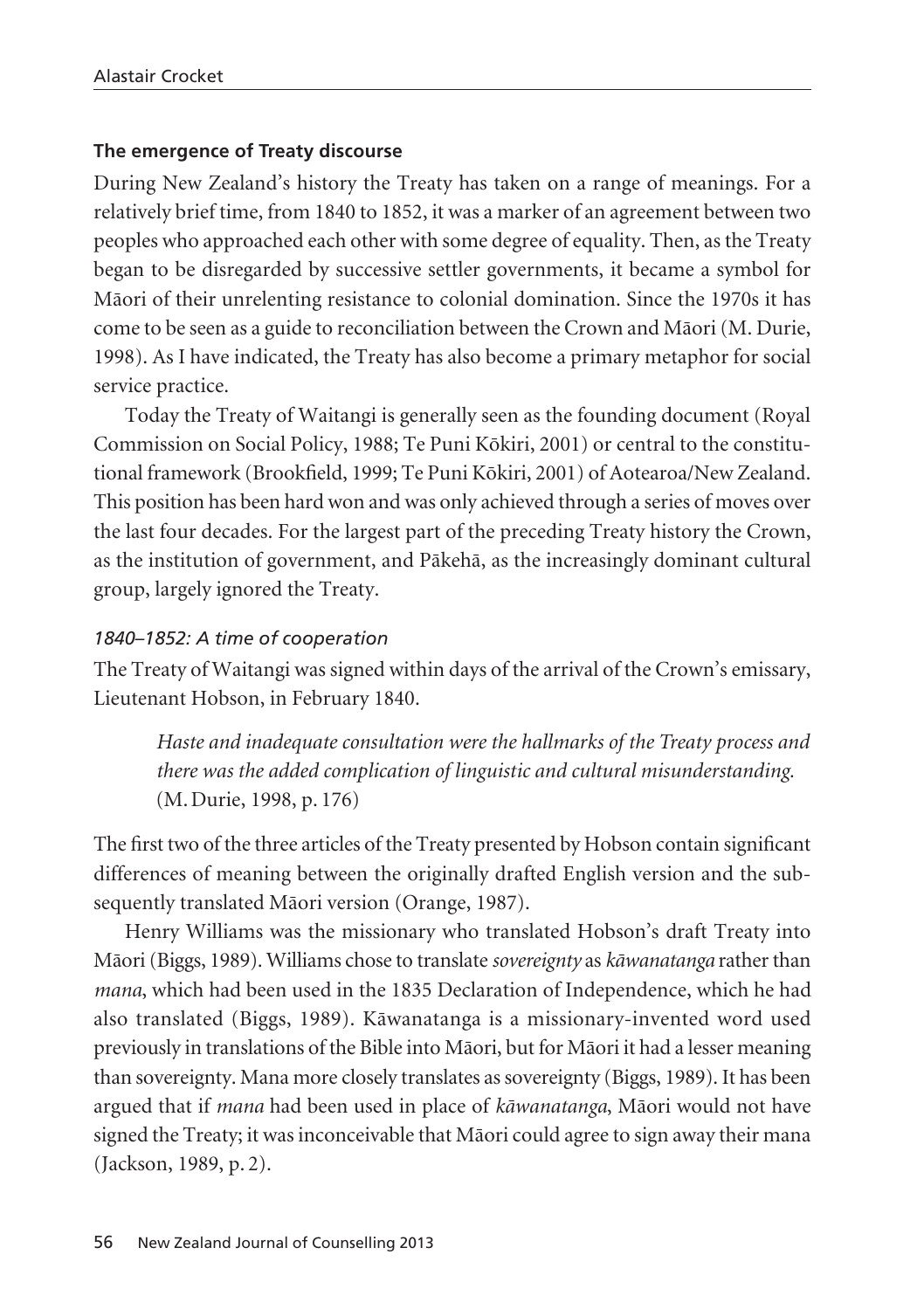In article two, "full and undisturbed possession" was translated as *tino ranga tiratanga*. Tino rangatiratanga also implies sovereignty in addition to possession because it refers to "chieftainship," the basis of Mäori sovereignty (Biggs, 1989). Today tino rangitiratanga is generally translated as either Mäori sovereignty or self-determination (Maaka & Fleras, 2005).

Mäori rangatira at Waitangi did sign the Treaty after extensive debate. One prominent Mäori leader, Hone Heke, proclaimed that "the native mind cannot comprehend these things, they must trust to the advice of the missionaries" (Walker, 1990, p. 95). However, the missionary advice had a strong element of self-interest. Walker (1990) argues that Williams was anxious to secure sovereignty for the British at least in part to secure the extensive land holdings he had obtained to support his 11 children; his choice of particular Mäori words encouraged Mäori rangatira toward agreement without their full understanding of the Crown's intentions.

With undercurrents of haste, of missionary duplicity, of Mäori misunderstanding of the proposed Treaty's purpose, and the confusion caused by inaccurate translation it might be asked why or how the Treaty has any significant status today. Sir Edward Durie, a former Chief Judge of the Mäori Land Court, has indicated that this is in part because at least New Zealand *does* have a treaty (E. Durie, 1990, p. 2). The existence of the Treaty has provided a focal point for relationships between Crown and Mäori with the potential to develop a justice-based rhetoric. Durie (1990) has written that the Crown saw it as a treaty of cession (of sovereignty), but that Mäori:

*saw themselves as entering into an alliance with the Queen in which the Queen would govern for the maintenance of peace and the control of unruly settlers, while Mäori would continue as before to govern themselves.* (p. 2)

After an initial period in which settlers and Mäori cooperated for mutual benefit (M. Durie, 1998), the political landscape changed radically in the late 1850s.

# *After 1852: Division and disparity*

In the 1850s a second period of Treaty history began that was marked by "division and disparity" (M. Durie, 1998). A rapid decline of the Mäori population as a result of introduced diseases appeared to threaten Mäori survival (Walker, 1990), while simultaneously the settler population was rapidly increasing, bringing an attendant clamour from settlers seeking land to farm. The transfer of Crown sovereignty from Britain to a settler government in 1852 gave settlers the opportunity to repudiate the Treaty under the mantle of legitimate government (Ward, 1999). This transfer of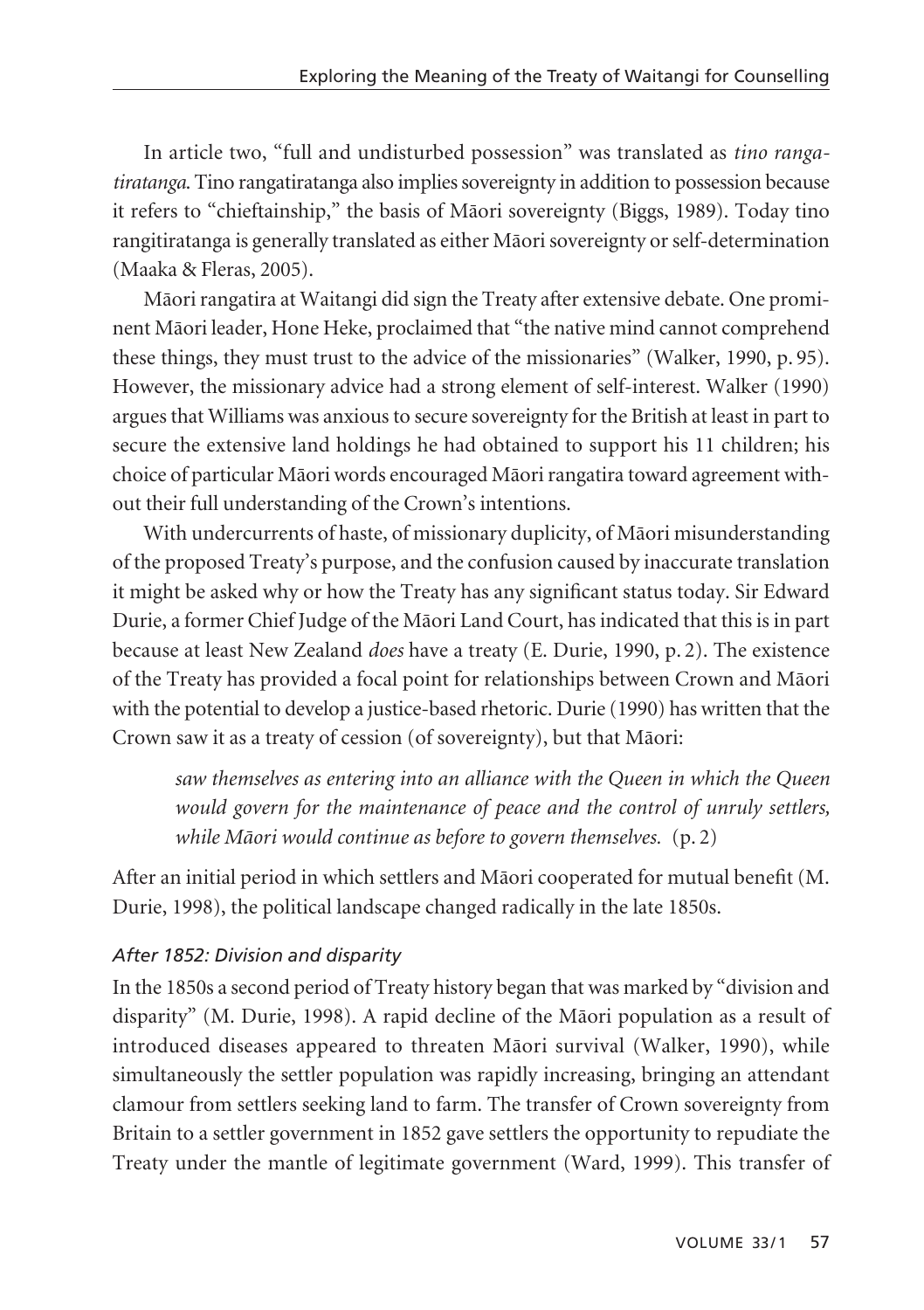power from an imperial colonial authority to a local colonial authority completed a "revolution" in which greater authority was taken by the Crown than Mäori had understood to be inherent in the treaty that had legitimated the Crown claim to either sovereignty or käwanatanga (Brookfield, 1999). These moves by the settler government reached a nadir with the judgement by Chief Justice Prendergast in 1877 that the Treaty "was a mere nullity" (as cited in Dawson, 2001, p. 78).

For nearly a century Prendergast's judgement acted as a block to attempts by Mäori to have the Treaty recognised as a legitimate guide to the resolution of grievances (Cooke, 1994). However, equally if not more devastating were the material outcomes of assimilationist Crown policies—war, confiscation of large tracts of land, disease, an insidious pressure to sell land, and consequent poverty and racism (Department of Social Welfare, 1988; Ward, 1995)—that marked the period between 1859 and 1975. By 1975, most of the land that had been in Mäori ownership in 1859 was no longer owned by their descendants (Ward, 1999) despite strenuous efforts by Mäori to resist the sale of land (Walker, 2001). These material outcomes of assimilation demonstrated growing divisions between Päkehä and Mäori and an ever-widening disparity between their living conditions. Sir Edward Durie (1990) has observed that the Treaty has only survived because of the persistence of Mäori in holding it up as a reality, and he has also maintained that Mäori opinion about the Treaty changed over time as a product of this persistence.

*The Treaty became over the course of the struggle a sacred covenant equating the promises of God and a taonga; a treasure passed down from revered forebears.* (p. 2)

It is quite possible and even likely that those of their forebears who signed it did not hold the meanings ascribed to the Treaty by Mäori today. Each act of resistance by Mäori and each experience of colonising disadvantage for Mäori contributed to contemporary meanings, which I refer to as a developing Treaty of Waitangi discourse. As Sir Edward Durie (1990) writes:

*If neither the Queen's judges nor her cabinet ministers could bring themselves to uphold the solemn promise undertaken on the Queen's behalf, they diminished not Mäori honour but their own. Every petition and court case that failed, also succeeded in driving that point home.* (p. 2)

As Mäori persisted with their calls for adherence to the Treaty, their own values became infused in an emerging (largely Mäori) Treaty discourse. I choose to identify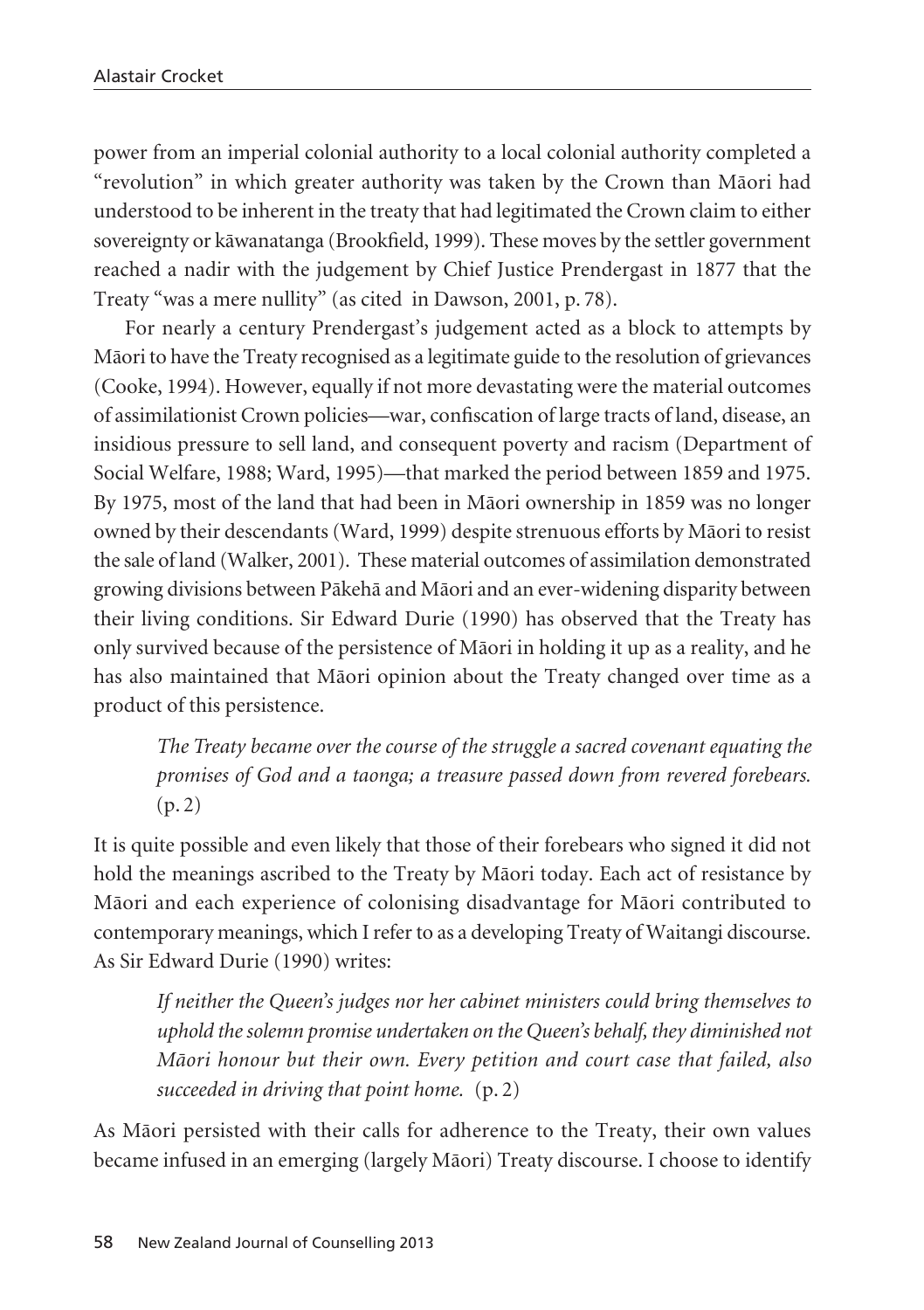late 19th and early 20th century Treaty discourse as "largely Mäori" not only because I am seeking to show that most reference to the Treaty at this time was by Mäori, but more particularly that this discourse drew more extensively on Mäori beliefs and values than British or settler beliefs and values simply because it was mainly present in a Mäori world. It was likely to be accessed best in the Mäori language.

In this period the settler-dominated government passed many statutes that diminished Mäori rights and contributed to their material and spiritual impoverishment. This legislation facilitated the alienation of land, forbade the use of te reo Mäori in schools, and suppressed cultural practices (Orange, 1987; Royal Commission on Social Policy, 1988; Walker, 1990; Ward, 1995).

This period of "division and disparity" (M. Durie, 1998) lasted for over a century. For most of this time there seemed little likelihood that the colonising effects of Crown policy and Crown and Päkehä action could be successfully challenged. However, significant changes did begin in the 1970s.

## *The 1970s: Negotiation and restitution and the Mäori renaissance*

The 1975 Treaty of Waitangi Act is the Crown response that conveniently marks the beginning of a period of "negotiation and restitution" (M. Durie, 1998), characteristic of the current phase of Treaty history. It returned the Treaty to view for Päkehä, the dominant group, although it had never been invisible for Mäori (E. Durie, 1990; Royal Commission on Social Policy, 1988; Walker, 1990), and followed a century in which Mäori petitions had been largely ignored or denied (E. Durie, 1990). The central provision of the Act was the establishment of the Waitangi Tribunal, which was able to hear grievances about the Crown's failure to honour the Treaty. This Act marked the Crown's changing view of the Treaty as it began to listen to the voices of Mäori.

Initially the Tribunal could only consider grievances that arose after 1975. It was not until 1985 that this time limitation was rolled back to 1840. Following this, iwi and other Mäori groups began a process of lodging Treaty claims, researching, waiting, attending hearings, receiving the Tribunal's report, negotiating with the government, and eventually settlement. The shift into "negotiation and restitution" can also be seen as a series of discursive effects across the broad society as Treaty of Waitangi discourses gained more prominence.

Part of this shift produced and was reproduced in the Mäori renaissance (King, 1985), a flowering of Mäori activism and redevelopment of marae communities both rural and urban. There were also many strands of developing awareness of the Treaty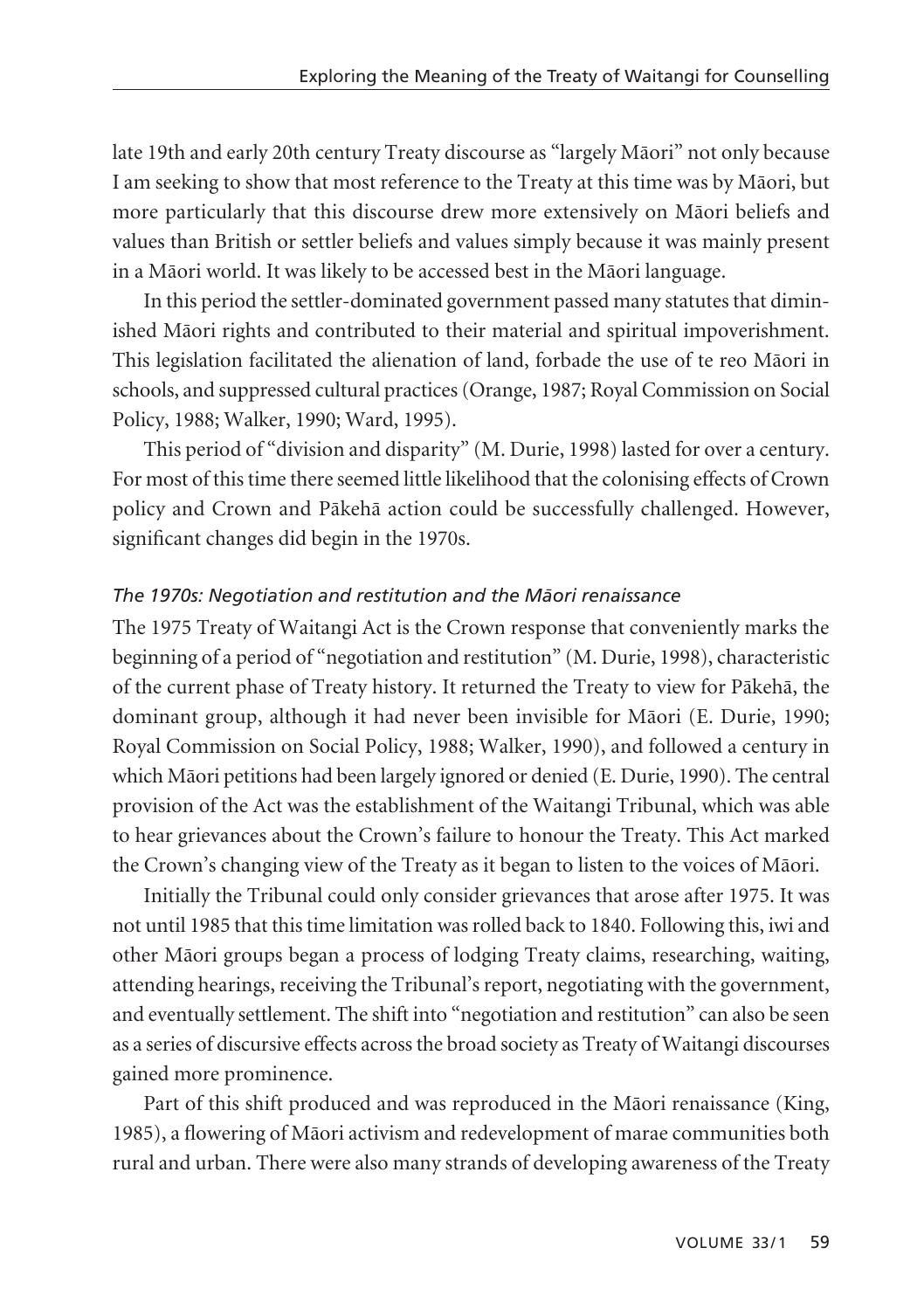among Päkehä both as individuals and as groups within a broader society that were also produced by, and then reproduced, Treaty of Waitangi discourses. Practices of distributive and individual biculturalism (Sharp, 1997) became significant. These concepts have been particularly influential in shaping the expectations placed on practitioners by NZAC, and I will explore them in a later section.

In 1985 and 1990 NZAC held its national conferences on marae (Hermansson, 1999). Many counsellors participated in anti-racism, Treaty of Waitangi, or decolonisation workshops, and counsellor education programmes began to incorporate noho marae as part of their curricula.

Another development in the late 1980s came when the Crown authorised the judiciary and the Royal Commission on Social Policy to identify "principles" of the Treaty of Waitangi (Kelsey, 1989; Royal Commission on Social Policy, 1988). The concept of Treaty principles offered a way for the Crown to articulate the intentions of the Treaty without needing to establish the legal meaning of each word in each version. Brookfield (1999) has argued that the search for the "principles" of the Treaty of Waitangi was an integral part of the "constitutional revolution" that has characterised this period of negotiation and restitution. In his view both the settlement of Treaty claims and the development of Treaty principles further cemented the legitimacy of the government established after the Treaty was signed. However, according to Pryor (2008), the concept of Treaty principles enabled the Crown agents who were empowered to define them to move beyond the restrictions of the actual words of the Treaty, as they were recognised as insufficient to contain its meaning. Treaty principles are now in wide use, especially three proposed by the Royal Commission on Social Policy (1988): partnership, protection, and participation. These principles are incorporated in the NZAC *Code of Ethics*(2002) and in an earlier article (Crocket, 2009) I explored the meaning of the Treaty principle of partnership for counselling practice.

Since 1975, when the Treaty of Waitangi Act was passed, there have been waves of publicly expressed opinion, debate, demonstration, policy development, legislation, and court cases that have helped define how the Treaty of Waitangi is understood now. It is beyond dispute that many 19th and 20th century Crown actions were unjust (Brookfield, 1999), in breach of the Treaty (Dawson, 2001; Ward, 1999), and racist (Department of Social Welfare, 1988). However, it is now evident that the positive intentions both of those Mäori who signed the Treaty *and* of the British Crown (E. Durie, 1990; Orange, 1987) have left with us a document that can be seen as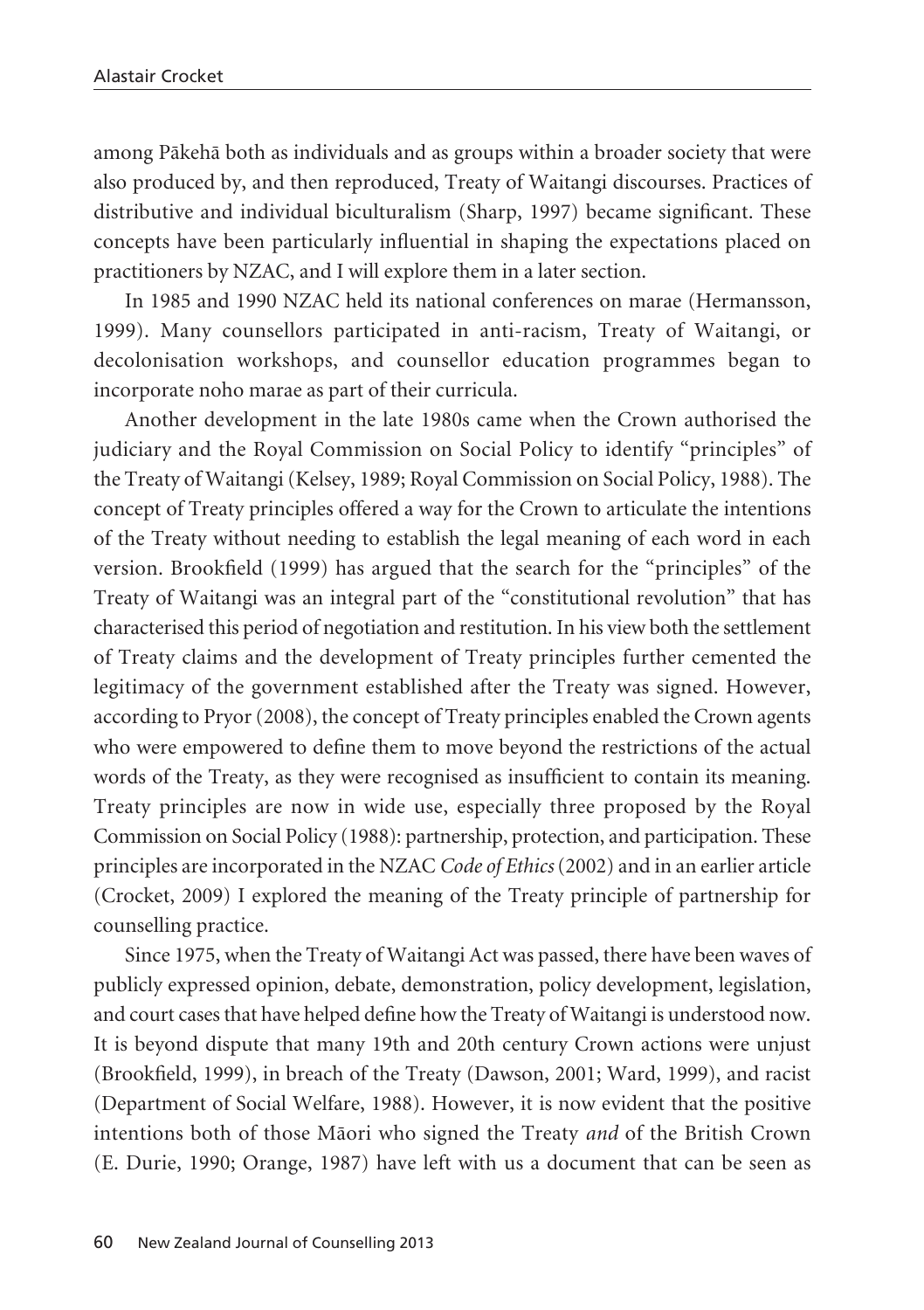aspirational (Yensen, Hague, & McCreanor, 1989), that legitimised both Päkehä (and later tauiwi) settlement, and protected the maintenance of Mäori customs and practices (M. Durie, 1995, 1998, 2001; Orange, 1987; Ward, 1999).

# **The undecidability of the Treaty**

In this period of "negotiation and restitution," the Treaty has been returned to the centre ground of constitutional life, legal life, and sociopolitical practice. Through this process, space has opened up for increasingly rich descriptions of the Treaty's ongoing meaning. Pryor (2008) has suggested that the Treaty both "constitutes and contests a unified definition of the nation" (p. 87) because the language of sovereignty and tino rangatiratanga both imply two nations; the Treaty is also seen as the foundational document for Aotearoa/New Zealand, a single nation. She argues that even at the time when the two versions of the Treaty of Waitangi were written and discussed, the meaning of the Treaty was undecidable. It could not be confined to the words in each version. These two versions were representations of ideas held by each of the parties to the Treaty and shared by them at the time of the signing. Pryor comments that to "ask what the Treaty means supposes that there is a final 'true' meaning to be ascertained, if only the reader were skilled enough to determine it" (p. 100). She argues that: "the tension between unity (one nation, one people) and difference (two nations, two—or more—peoples) is fostered by the undecidability of the Treaty itself" (p. 97).

Along with the increasingly rich meanings we have for the Treaty in social and political life we have to contend with its "undecidabilty." We cannot produce a final, universally agreed meaning. The two versions differ from each other. The long history of division and disparity elevated the Treaty in Mäori understanding and esteem at the same time as the Crown was repudiating it. There will always be contest about the meaning of the Treaty. The last four decades have seen the beginning of a slow process of negotiation and restitution. The challenge for counsellors is how to give the Treaty meaning in our practice, and in the next section I explore the importance of biculturalism for shaping meaning and translating it into practice.

# **Biculturalism**

Invocations of biculturalism have become particularly important in the last few decades (Abbott & Durie, 1987; M. Durie, 1995; Royal Commission on Social Policy, 1988). Biculturalism indicates both that iwi and the Crown represent valid interests and that individuals might be able to relate effectively in the terms of two cultures. Following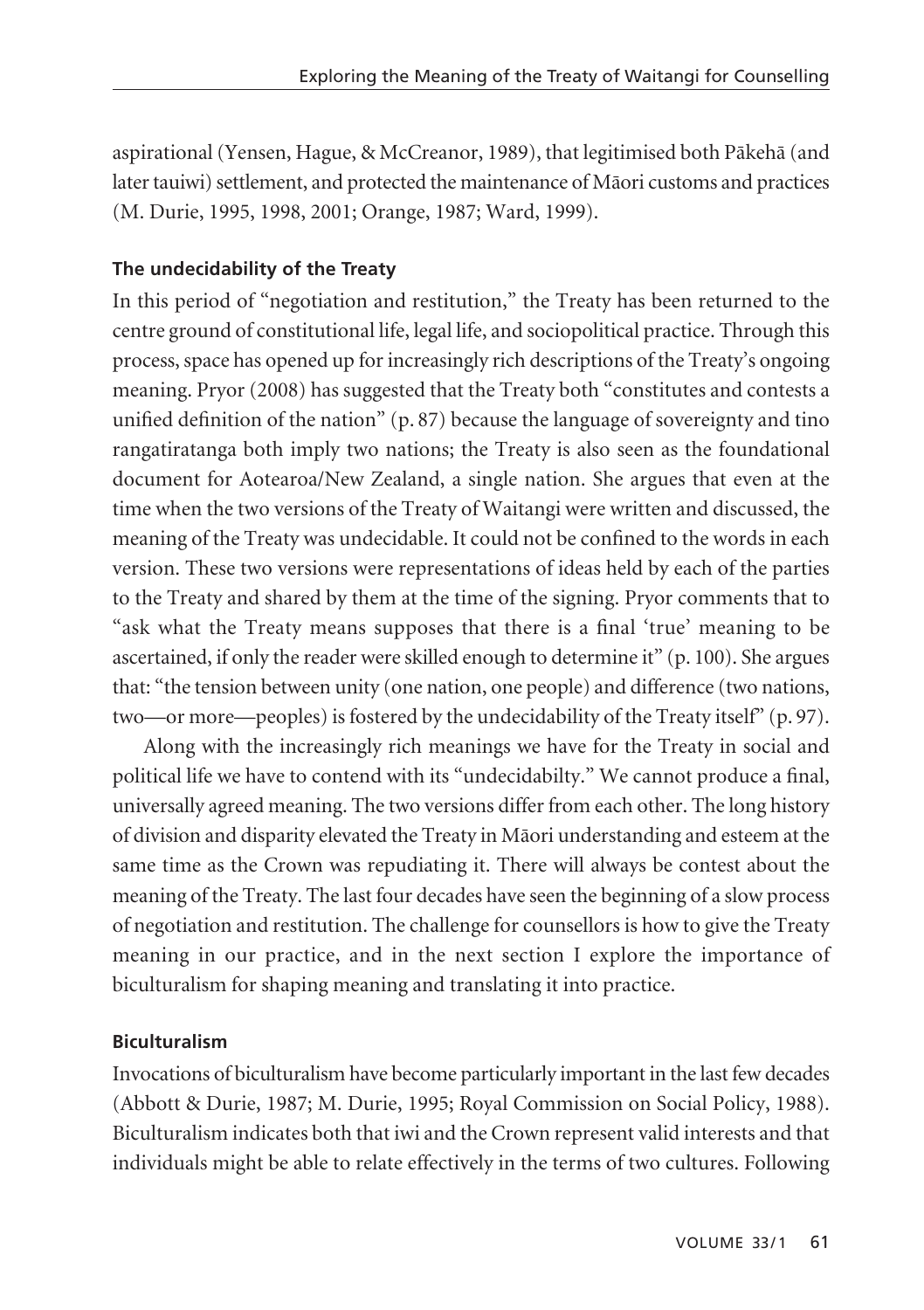Sharp (1997) I distinguish two forms of biculturalism: "distributive biculturalism" and "individual biculturalism."

Distributive biculturalism (Sharp, 1997) refers to the proposition that rights should be fairly distributed between parties in a way consistent with the Treaty of Waitangi. This means that the protections guaranteed to iwi Mäori in the Treaty need to be reinterpreted in the light of current circumstances, honoured, and implemented. The Treaty settlement process has been a process of distributive biculturalism: historic injustices have been carefully recognised, settlements quantified and agreed upon, and reparations made.

In the arena of social practice, the landmark government report *Puao-te-ata-tu* (Department of Social Welfare, 1988) also represented distributive biculturalism with its recommendations that Mäori clients be able to access services that were culturally appropriate and were delivered by staff competent in tikanga Mäori. This call was also made by Mason Durie to the NZAC conference in 1985 and repeated in recommendations about counsellor education (Abbott & Durie, 1987).

Distributive biculturalism is often expressed in terms of Mäori rights and Päkehä responsibilities; however at the national level this is better phrased as iwi rights and Crown responsibilities (Royal Commission on Social Policy, 1988). When the Treaty relationship is described as being constituted as a relationship between Mäori and Päkehä, what is evoked is a relationship between binary opposites with the effect that essentialised identities are constructed for both parties. This Mäori/Päkehä binary produces numerous exclusions if these identities are viewed normatively and as if "Mäoriness" and "Päkehäness" represent fully realisable identities. Various forms of identity effect then occur. While for some who have a combined Mäori–Päkehä heritage this may produce an affirmation of identity, for others this binary produces shame, confusion, or a sense and experience of exclusion (Webber, 2008). Individuals and groups who are not able to take up either a Päkehä or a Mäori identity can also feel excluded from the scope of this binary and thus potentially excluded from Treaty conversations (Lakshman, 2000). In my experience as an educator of counsellors and social workers I have met many recent migrants who have felt excluded by invocations of biculturalism in terms of a Mäori/Päkehä binary.

For each of us, our personal response to the meaning of the Treaty is shaped by our cultural identity and how that identity arises from, or relates to, the Treaty. Our clients and colleagues will respond to us in terms of their perceptions of our identity.

Individual biculturalism (Sharp, 1997) creates a personal responsibility for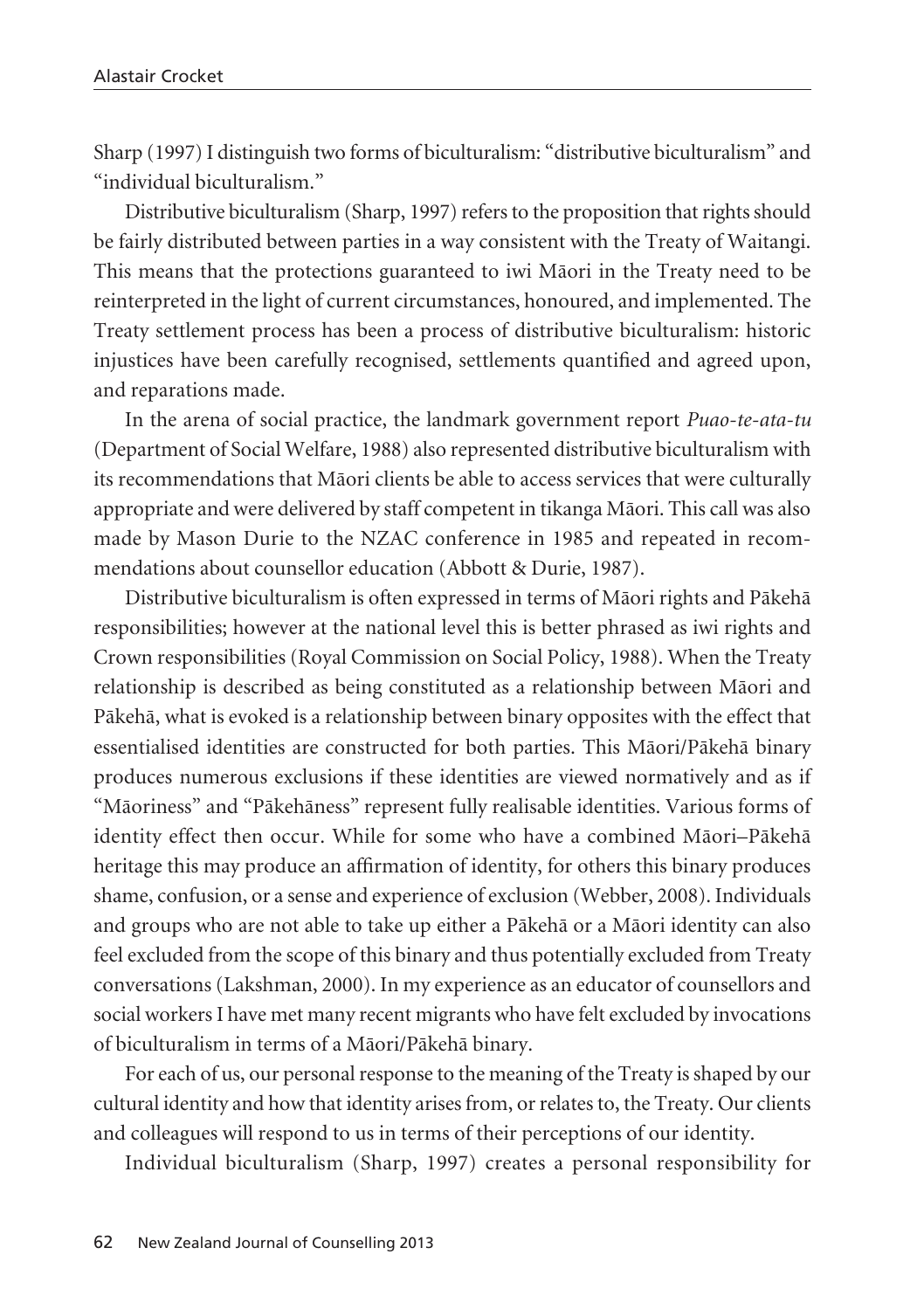practitioners in engaging with Mäori (see, for example, Abbott & Durie, 1987): it is a call to counsellors to develop a sufficient minimum level of skills in te ao Mäori to be able to engage appropriately with Mäori clients and colleagues. The concept of individual biculturalism assumes that Mäori are likely to be more bicultural than most non-Mäori because they have needed to be able to walk in two worlds. In the social service arena, calls for individual biculturalism follow the *Puao-te-ata-tu* recommendations that culturally appropriate services be accessible for Mäori, although those recommendations were more explicitly distributive since they *did not* recommend that all staff should be bicultural. Rather, the recommendation was that sufficient staff capable of working with Mäori should be appointed. Since the publication of *Puao-te-ata-tu*, which influenced policy and produced responsibilities for social practice organisations, there has also been a development of expectations that all individual practitioners are able to demonstrate bicultural abilities. This has been influenced by public policy and from professional associations such as NZAC that have adopted an individual bicultural awareness or competency "standard" for membership. In effect, non-Mäori are called to become (individually) biculturally skilled to some degree. At the same time agencies are called to become more (distributively) bicultural, which might involve both non-Mäori becoming more biculturally skilled and the agency employing Mäori staff.

Thus both an individual's and an agency's moves toward biculturalism can be seen as responses to calls for distributive biculturalism. However, it is still useful to distinguish between individual and distributive biculturalism because this distinction helps elucidate the social debate and the expectations on workers that have been evolving.

The first calls toward biculturalism were for organisational or distributive biculturalism (Department of Social Welfare, 1988; M. Durie, 1995; Sharp, 1995) and suggested that a range of levels of biculturalism were acceptable. Currently the NZAC requires new members to demonstrate an acceptable minimum degree of bicultural knowledge and practice and have "an ongoing relationship with a cultural advisor/ consultant/supervisor from the rohe" (McGill, 2009, p. 13).

As requirements for bicultural competence become more specific they may also appear to become less clear. Just what is an acceptable level of bicultural practice? It is hard to define an acceptable minimum level of cultural knowledge and skill. The nursing concept of cultural safety (Nursing Council of New Zealand, 2009; Ramsden, 2003; Wepa, 2005), which puts responsibility for culturally appropriate practice on the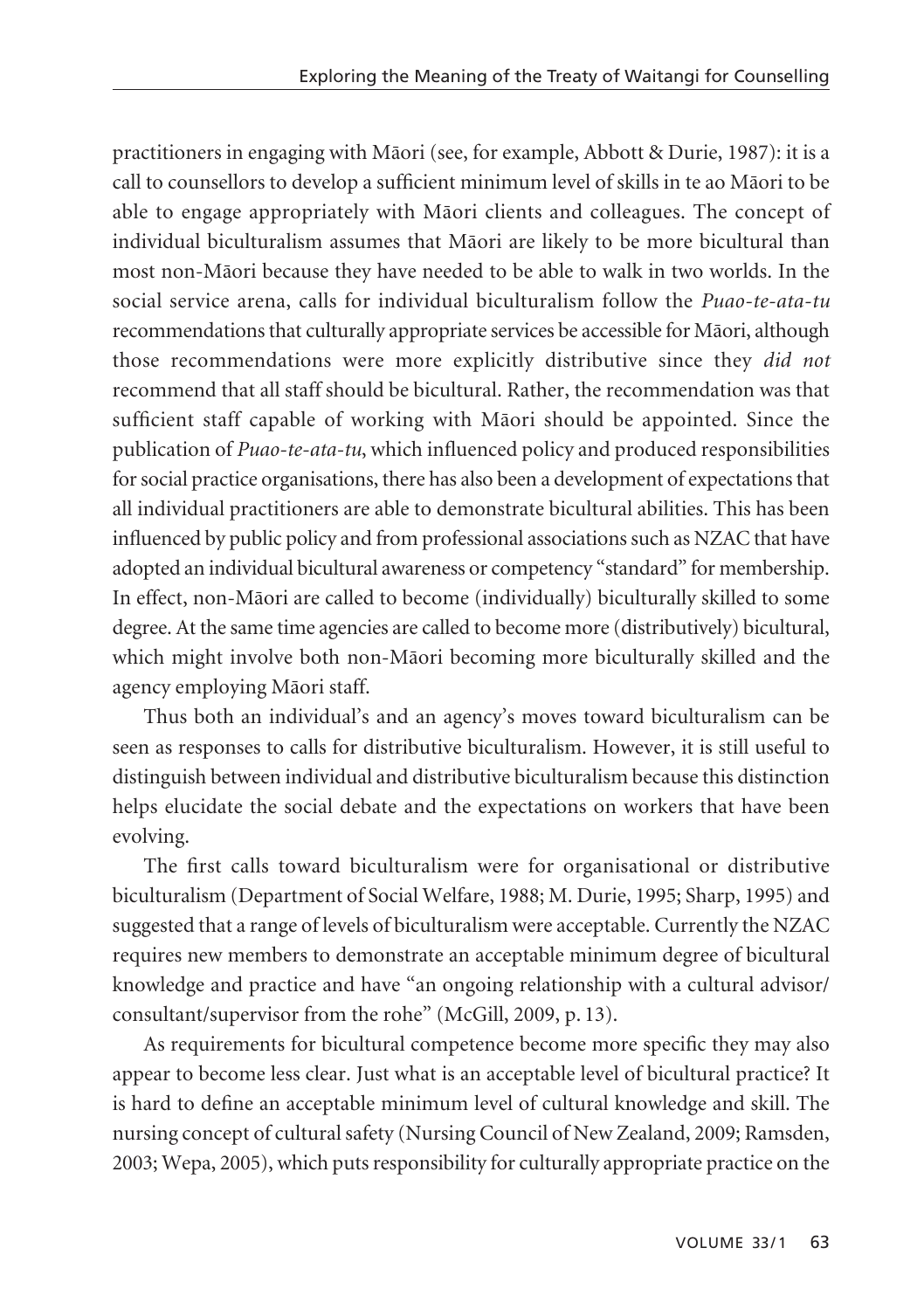practitioner and recognises a client's ability and privilege to determine that appropriateness, offers one way for counsellors to determine an appropriate level of cultural practice (Crocket, 2012). Our bicultural appropriateness will be judged moment by moment by our clients and all others with whom we interact.

## **Linking Treaty discourse to counselling practice**

In conclusion I return to the call in the NZAC *Code of Ethics* that directs counsellors to be "informed about the meaning and implications of the Treaty of Waitangi for their work" (2002, p. 2). In seeking the meaning of the Treaty of Waitangi for counselling practice it is important to be aware of the different meanings held at different periods of history and held differently by iwi and the Crown. Today the meaning of the Treaty is still contested; it is undecidable. However, the events of the last four decades have returned the Treaty to the centre of national life, and the response by social practice organisations and professional associations to those shifts has made it clear that counsellors need to be individually bicultural to some degree. The reference in the beginning of the NZAC *Code of Ethics* to the principles of the Treaty indicates that Treaty meanings, which were intended to frame Crown–iwi relationships, need to be honoured in counselling relationships. Partnership, protection, and participation are only possible within effective relationships. The discourse of cultural safety positions our clients and colleagues (Crocket, 2012) to judge our practice as either culturally safe or culturally unsafe. We need to ensure that we are as prepared as we can be for those judgements.

While the meaning of the Treaty can be imagined, it is ultimately "undecidable." However, there is now a significant body of Treaty discussions to guide us as we consider what it means for us. We are all positioned in relation to the Treaty by our cultural identities. How each of us seeks to honour the Treaty will depend on our particular cultural identity or identities, and the way in which these identities relate to the Treaty both in its signing and in the following stages of Treaty history.

#### References

Abbott, M., & Durie, M. (1987). Taha Maori in counsellor and psychotherapy university training programmes. *New Zealand Counselling and Guidance Association Journal, 9*(1), 13–25.

Addy, N. (2008). White privilege and cultural racism: Effects on the counselling process. *New Zealand Journal of Counselling, 28*(1), 10–23.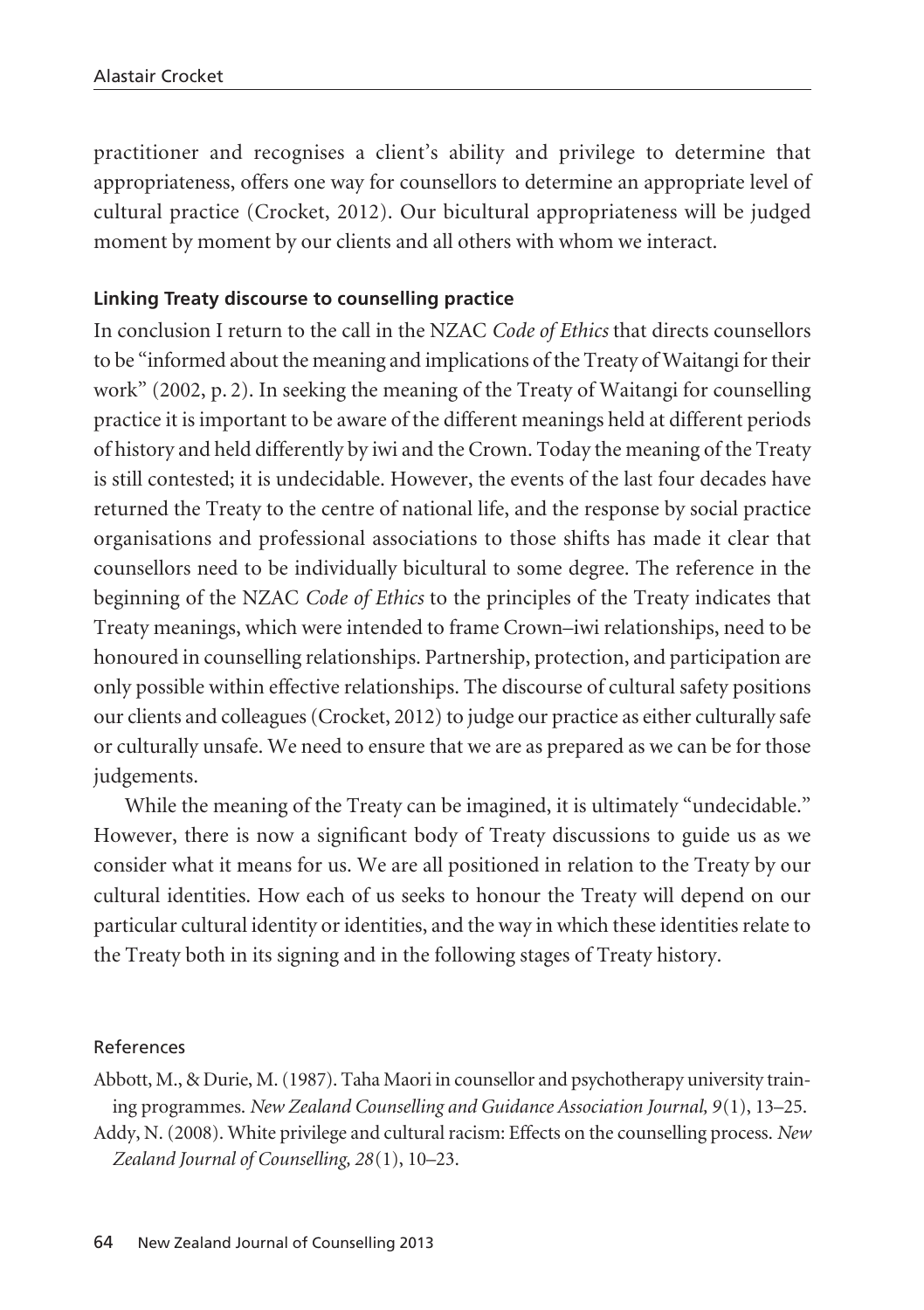- Biggs, B. (1989). Humpty Dumpty and the Treaty of Waitangi. In I. Kawharu (Ed.), *Waitangi: Mäori and Päkehä perspectives on the Treaty of Waitangi* (pp. 300–312). Oxford, England: Oxford University Press.
- Brookfield, F. (1999). *Waitangi and indigenous rights: Revolution, law and legitimation*. Auckland, New Zealand: Auckland University Press.
- Campbell, H. (1990). The role of the kuia. *New Zealand Association of Counsellors Journal, 12*(1), 11–12.
- Cooke, R. (1994). *The challenge of Treaty of Waitangi jurisprudence.* Harkness Henry Lecture, University of Waikato, Hamilton, New Zealand.
- Crocket, A. (2009). Interpreting "partnership" as a core value: Some implications of the Treaty of Waitangi for the NZAC Code of Ethics. *New Zealand Journal of Counselling, 29*(2), 61–72.
- Crocket, A. (2012). Cultural safety: Towards postcolonial counselling practice? *British Journal of Guidance & Counselling, 40*(3), 205–220. doi: 10.1080/03069885.2012.678286
- Davies, S., Elkington, A., & Winslade, J. (1993). Putangitangi: A model for understanding the implications of Maori intra-cultural differences for helping strategies. *New Zealand Journal of Counselling, 15*(2), 2–6.
- Dawson, R. (2001). *The Treaty of Waitangi and the control of language*. Wellington, New Zealand: Institute of Policy Studies, Victoria University of Wellington.
- Department of Social Welfare. (1988). *Puao-te-ata-tu: The report of the ministerial advisory committee on a Maori perspective for the Department of Social Welfare.* Wellington, New Zealand: Author.
- Drury, N. (2007). A powhiri poutama approach to therapy. *New Zealand Journal of Counselling, 27*(1), 9–20.
- Durie, E. (1990). *The Treaty in Maori since 1840*. Retrieved September 2, 2000, from http://www.knowledge-basket.co.nz/waitangi/press/90stout.htm
- Durie, M. (1995). Maaori and the state: Professionalism and the ethical implications for a bi-cultural public service. *Te Komako/Social Work Review, 7*(1), 2–5.
- Durie, M. (1998). *Te mana, te kawantanga: The politics of Maori self-determination*. Auckland, New Zealand: Oxford University Press.
- Durie, M. (1999). Paiheretia: An integrated approach to counselling. *New Zealand Association of Counsellors Newsletter, 20*(1), 15–52.
- Durie, M. (2001). *Mauri ora: The dynamics of Maori health.* Melbourne, Australia: Oxford University Press.
- Durie, M. (2007). Counselling Maori: Marae encounters as a basis for understanding and building relationships. *New Zealand Journal of Counselling, 27*(1), 1–8.
- Hepi, T., & Denton, E. (2010). Secular science meets sacred art: The bi-cultural work of Tangi Hepi. *New Zealand Journal of Counselling, 30*(2), 1–22.
- Hermansson, G. (1999). *Pieces of silver: 25 years of the New Zealand Counselling and Guidance Association/New Zealand Association of Counsellors*. Hamilton, New Zealand: New Zealand Association of Counsellors.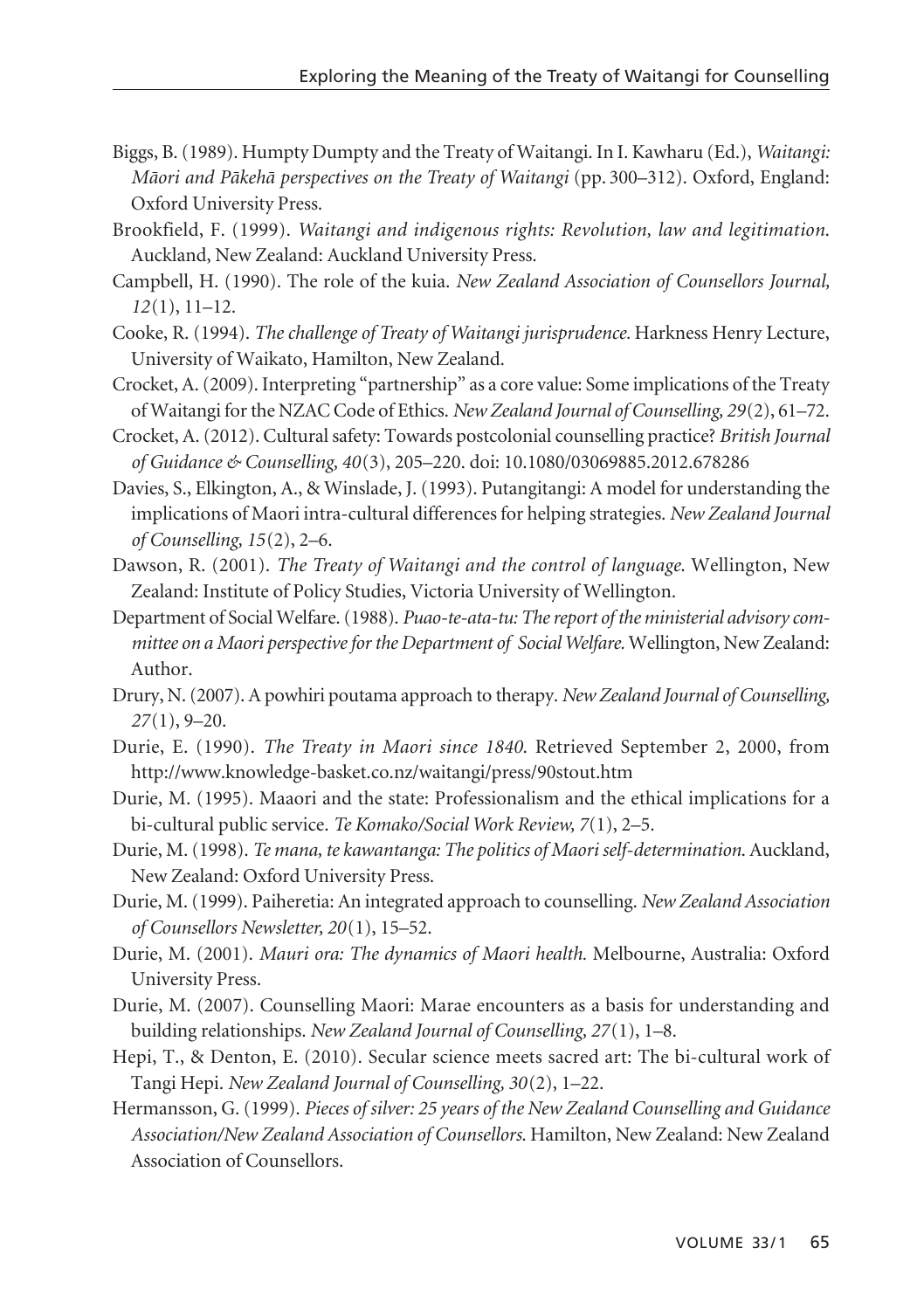- Hokowhitu, B. (2007). The silencing of Maori men: Deconstructing a "space" for Maori masculinities. *New Zealand Journal of Counselling, 27*(2), 63–76.
- Jackson, M. (1989). *The Treaty of Waitangi*. Speech given at Whakarongotai Marae.
- Kelsey, J. (1989). *The principles of the Treaty of Waitangi*. Lincoln, New Zealand: Centre for Resource Management, Lincoln University.
- King, M. (1985). *Being Pakeha: An encounter with New Zealand and the Maori renaissance*. Auckland, New Zealand: Hodder and Stoughton.
- Lakshman, K. (2000). *Tauiwi communities and their relationships to the Treaty of Waitangi.* Paper presented at the Treaty Conference 2000, Auckland, New Zealand.
- Lang, S. (2003a). Nga kete matauranga—the baskets of knowledge: An examination of the warp and weft of biculturalism in action. *New Zealand Association of Counsellors Newsletter, 24*(1), 7–12.
- Lang, S. (2003b). Te hui-a-iwi a Te Whariki Tautoko inc. *New Zealand Association of Counsellors Newsletter, 24*(3), 31–36.
- Lang, S. (2004). Guidelines for Pakeha counsellors working with tangata whenua. *New Zealand Association of Counsellors Newsletter, 24*(5), 10–14.
- Lang, S. (2007). Tikanga and ethics: A dialogical encounter of two cultures. *New Zealand Journal of Counselling, 27*(1), 33–42.
- Maaka, R., & Fleras, A. (2005). *The politics of indigeneity: Challenging the state in Canada and Aotearoa New Zealand*. Dunedin, New Zealand: University of Otago.
- Manthei, R. (1990). The challenge of counselling within a bicultural relationship: A reaction to Gorham Milbanks' address. *New Zealand Association of Counsellors Journal, 12*(1), 15–26.
- McGill, R. (2009). Membership report. *Counselling Today, 30*(2), 13.
- Mila-Schaaf, K. (2010). Book review. Melinda Webber, *Walking the Space Between: Identity and Mäori/Päkehä*. *New Zealand Journal of Counselling, 30*(2), 105–109.
- Mulqueeney, N. (2012). Tumeke bro'? A personal reflection of a male White counsellor working with male Mäori tamariki. *New Zealand Journal of Counselling, 32*(1), 56–67.
- New Zealand Association of Counsellors. (2002). *Code of ethics: A framework for ethical practice*. Retrieved from http://www.nzac.org.nz/code\_of\_ethics.cfm
- Norval, A. J. (2007). *Aversive democracy: Inheritance and originality in the democratic tradition*. Cambridge, England: Cambridge University Press.
- Nursing Council of New Zealand. (2009). *Guidelines for cultural safety, the Treaty of Waitangi and Maori health in nursing education and practice.* Retrieved from http://www.nursing council.org.nz/pub.html
- Orange, C. (1987). *The Treaty of Waitangi*. Wellington, New Zealand: Allen & Unwin.
- Pryor, J. (2008). *Constitutions: Writing nations, reading difference*. Abingdon, England: Birkbeck Law Press.
- Ramsden, I. (2003). *Cultural safety and nursing education in Aotearoa and Te Waipounamu.* PhD thesis, Massey University, Palmerston North, New Zealand. Retrieved from http:// culturalsafety.massey.ac.nz/